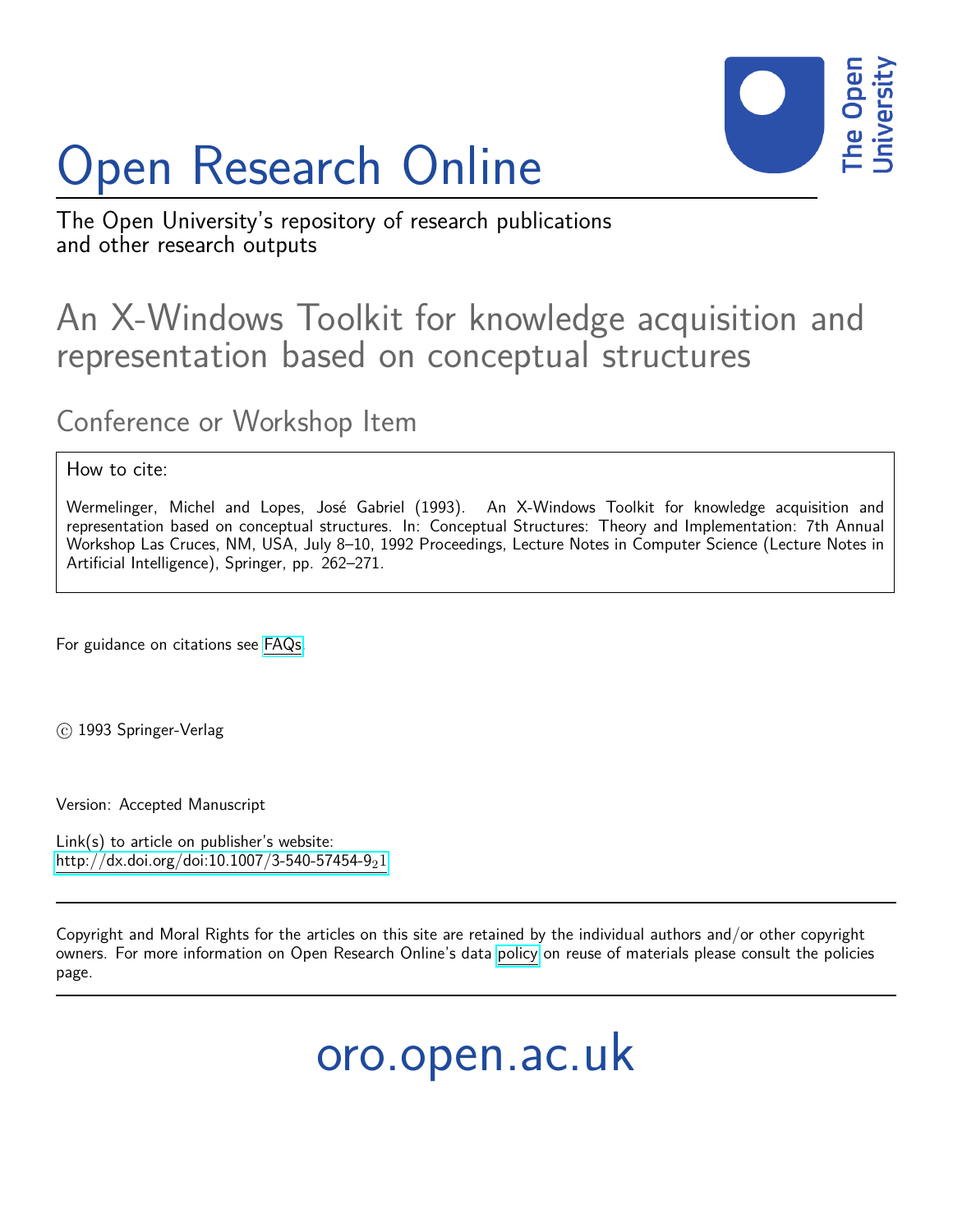## An X-Windows Toolkit for Knowledge Acquisition and Representation Based on Conceptual Structures<sup>\*</sup>

Michel Wermelinger<sup>\*\*</sup> and José Gabriel Lopes

Centro de Inteligência Artificial/UNINOVA Quinta da Torre, 2825 Monte da Caparica, PORTUGAL  ${m \vee | gpl}$ @fct.unl.pt

Abstract. This paper describes GET (Graph Editor and Tools), a tool based on Sowa's conceptual structures, which can be used for generic knowledge acquisition and representation. The system enabled the acquisition of semantic information (restrictions) for a lexicon used by a semantic interpreter for Portuguese sentences featuring some deduction capabilities. GET also enables the graphical representation of conceptual relations by incorporating an X-Windows based editor.

Keywords: conceptual structures, knowledge representation, graphical interfaces, natural language processing.

#### **Introduction**  $\mathbf 1$

Conceptual structures [9] are an ambitious attempt to represent knowledge in a natural and expressive way. An implementation of the necessary machinery would enable us to test their practical suitability for semantic representation of natural language sentences, for conceptual modeling of relational databases, etc. So we decided to program a prototype in X-Prolog [1], a result of the ESPRIT project "Advanced Logic Programming Environments". One of the main reasons for this choice was the possibility to access the X-Windows functionalities in order to display conceptual structures making use of their easy to read graphical notation.

The resulting implementation, called Graph Editor and Tools (GET), is currently a generic tool for knowledge acquisition and representation based on conceptual structures and consists of two distinct parts: the Conceptual Graph Tools (CGT), a portable collection of Prolog predicates implementing the most important operations on conceptual graphs, and the Conceptual Graph Editor (CGE) working under X-Windows and using the primitives provided by CGT.

<sup>?</sup> This work was partially supported by JNICT, under contracts PMC- $T/P/TIT/167/90$  and  $PMCT/MIC/87439$ , by INIC, under project CALIPSO, by FCT/UNL, and by Gabinete de Filosofia do Conhecimento.

<sup>??</sup> Owns a scholarship (PMCT/BIC/114/90) from Junta Nacional de Investigac~ao Científica e Tecnológica.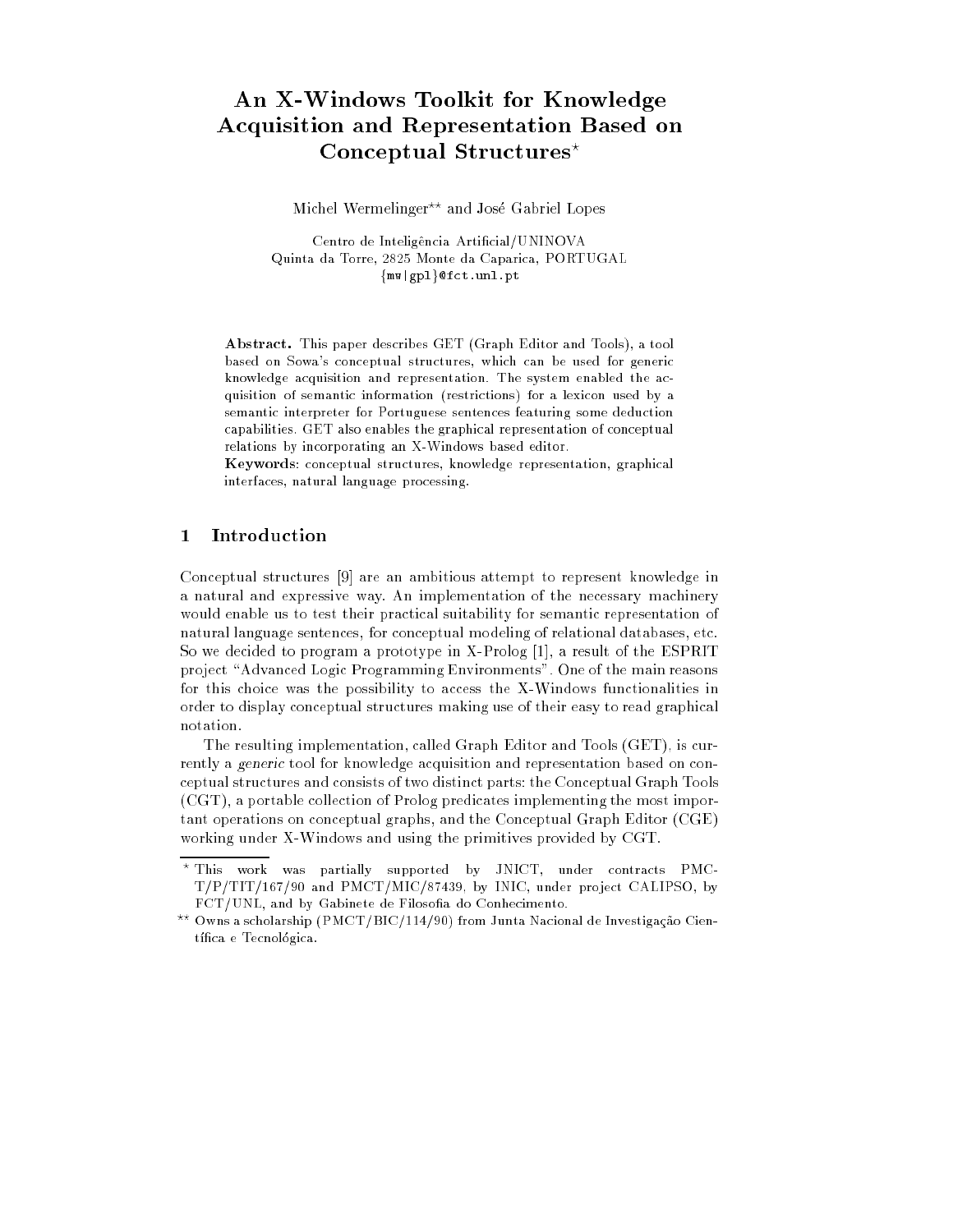This paper describes CGT, CGE, and a semantic interpreter for Portuguese sentences, focussing on CGE. Finally, possible enhancements as well as some insights gained with this work regarding the utilization of conceptual graphs for Natural Language Processing are given. For a more detailed account see [12] and [13].

#### 2 The Conceptual Graph Tools

The Conceptual Graph Tools (CGT) are a portable collection of Prolog predicates implementing the most important operations on conceptual graphs, a simple mark-&-sweep memory management system, and a linear notation parser and generator using Definite Clause Grammars [6]. CGT also provides facilities to manipulate graph databases made up of:

- a type hierarchy
- { a set of graphs, where each may have some descriptive text associated to it
- { for each concept type, a (possibly empty) set of schemata
- $=$  for each type, the associated canonical graph and/or definition

A sample database comes with the toolkit; it contains all relations defined in the Conceptual Catalog [9, Appendix B], and several basic concept types. CGT enables the user to easily create new types with their associated definitions, schemata, and canonical graphs in order to build several new databases on top of the given one.

The linear notation of conceptual graphs as parsed and generated by CGT is a bit different from the one used by Sowa. The formal definition in [12] extends the one given in [9, Appendix A.6], especially in what concerns the type and referent fields, including nested contexts. The minor differences are due to efficiency concerns and implementation restrictions (like using  $\Diamond$  for  $\lambda$  and  $\forall V$  for  $\forall$ ' to use just ASCII). Major changes or restrictions were motivated by unclear aspects of the formalism, specially regarding coreference links. For example, should one permit any two concepts to corefer? How can inconsistencies be detected? Therefore, it was decided that coreferenced concepts must have compatible types, i.e. one is a subtype of the other. Furthermore, contexts may not corefer if their referents contain graphs because it would be difficult to check them for incompatibility.

Currently CGT has the following implementational restriction: once a concept or relation type is defined it isn't possible to change neither its definition nor its associated canonical graph. The reason is simple: if the canonical graph associated to a type X changes, all graphs with a concept or relation of type X must probably change, too. And if a type  $Y$  is defined in terms of  $X$ , the graphs involving concepts or relations of type Y would have to change too, and so on. This weakness can be repaired by adding a specic maintenance tool.

CGT features a SAFE<sup>3</sup> linear notation parser: it doesn't perform any error recovery, stopping with the first error found. It copes quite well with semantic

<sup>3</sup> Stop At First Error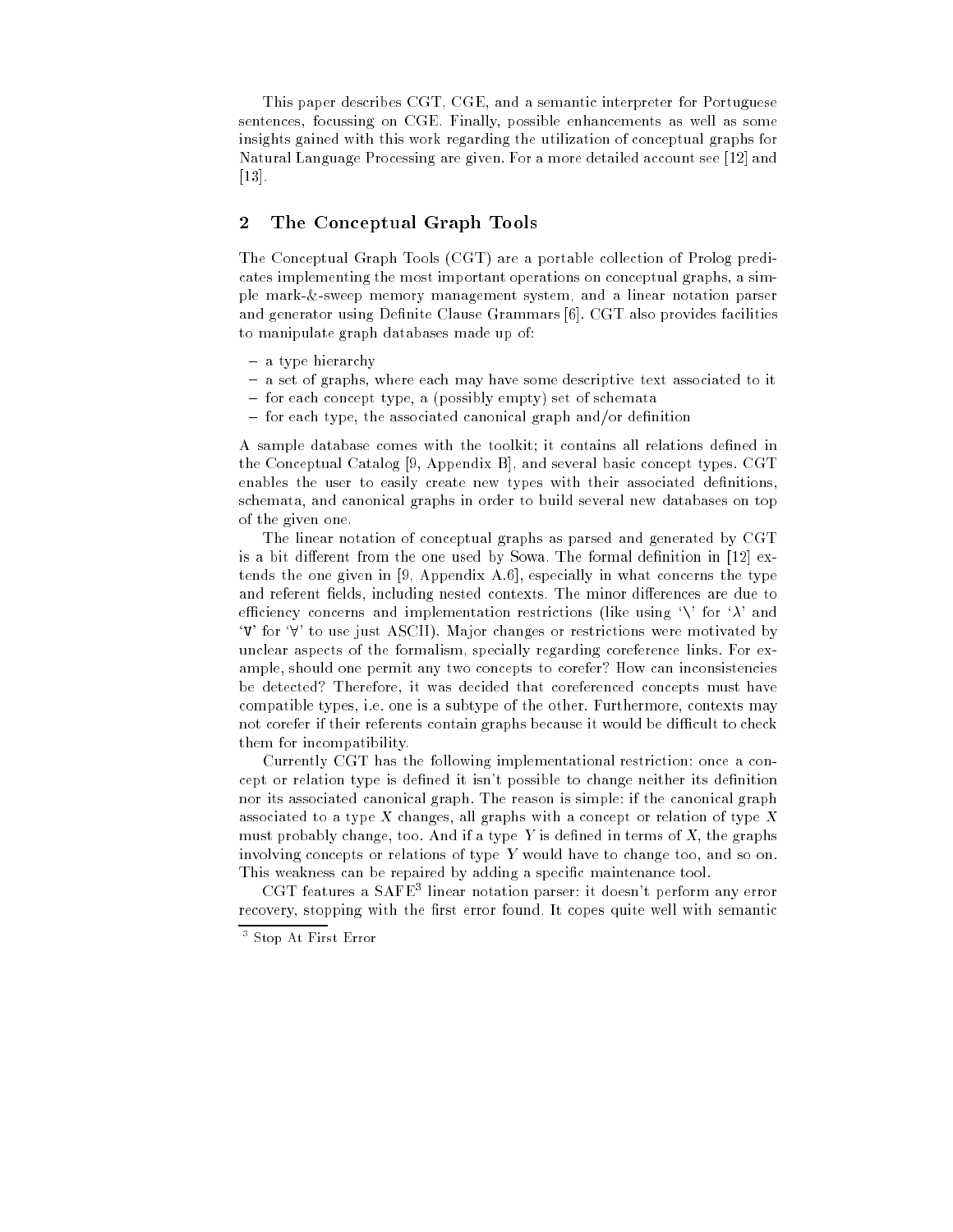errors (e.g. undefined referent variables, unknown type labels) but it still needs to be made more robust regarding syntax errors (e.g. a missing `]'). Furthermore, it forces the graphs entered by the user to be meaningful by checking them against the canonical graphs of the ocurring relation types.

As one should expect, some parts of Sowa's formalism have not yet been implemented in this first version of the Graph Tools. The most notable omissions are the first-order rules of inference and the  $\phi$  operator, which translates graphs into first-order logic formulas. The latter could be modified to assert graphs as Prolog clauses in order to use Prolog's inference engine for deductions. Other things still need to be improved, specially referents and coreference links. Both will require theoretical work; the former, particularly, will need some reworking while the latter must be carefully analysed with respect to their side-effects on operations such as the canonical formation rules.

### 3 The Conceptual Graph Editor

CGE enables the user to create and manipulate conceptual structures in a graphical way, using the primitives provided by the Tools. It can be considered to be a kind of "syntax-oriented" editor, as most commands correspond to operations provided by the formalism, thereby enforcing the resulting graph to be canonical. The alternative would be to have a "visual" editor allowing to operate on single nodes and arcs, but its implementation would be more difficult because incomplete and ill-formed graphs would have to be taken into account.

The Conceptual Graph Editor was coded in X-Prolog, a superset of Prolog including the Widget<sup>4</sup> Description Language  $[1]$  which enables the programmer to access the X Windows functionalities in a declarative way. Therefore, the editor takes advantage of the underlying graphical interface, providing an easy way to edit graphs using windows, dialog boxes, icons, buttons, selections, and the combination of mouse and keyboard. Furthermore, the choice of the X-Windows standard increases portability and decreases the learning time for users already familiar with other graphical interfaces.

#### 3.1 The Editor Window

A Conceptual Graph Editor is a window comprising five areas (see Fig. 1):

- header This area consists of a single line of text displaying a description of the shown graph. The text may be a user defined string (as in the figure), the usual description (e.g. 'canonical graph for BUS $(x)$  is', 'relation  $AGNT(x, y)$  is', etc.) or simply the word 'graph'.
- graphical display It is under the header and shows the edited graph(s).
- linear display It shows the same graph as the graphical display but in linear notation. It is a normal text widget, enabling the user to edit its contents using normal Emacs commands [11] in order to create graphs which cannot be obtained with the menu commands.

 $^\circ$  window gadget—a graphical object in  $\Lambda$ -Windows terminology.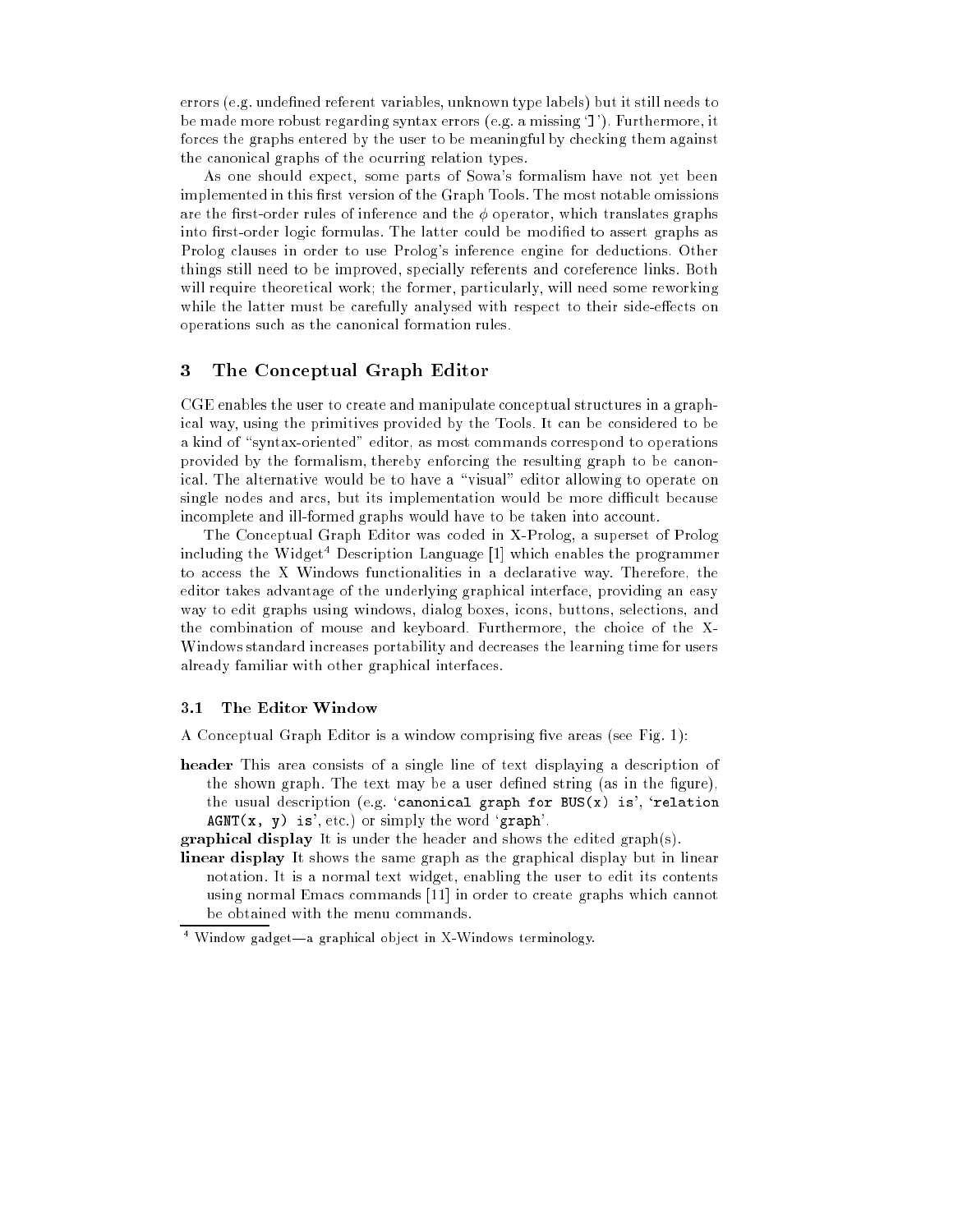

Fig. 1. A Conceptual Graph Editor

- menus Under the two display areas, all possible commands to (visually) edit graphs and their nodes are provided. Most operations are directly supported by CGT.
- buttons Located to the left of the graphical display, the two top buttons provide access to two commands without keyboard shortcuts (`Restrict Type' and 'Restrict Referent') while the other buttons provide an easy control over the way graphs are drawn in the graphical display.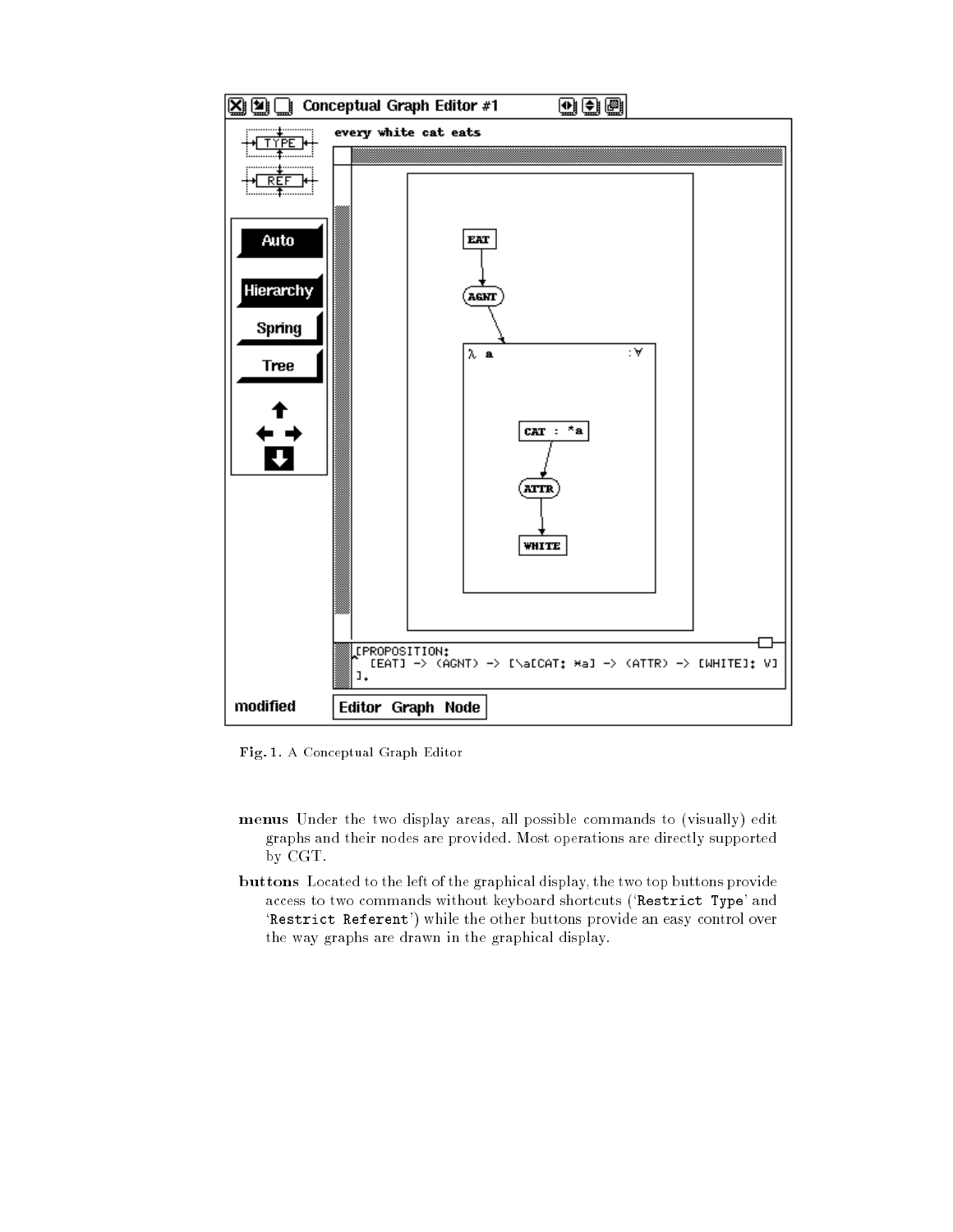The relative sizes of the graphical and linear displays may be changed by dragging the small rectangle between them with the mouse. There is also a `modified' label in the bottom left corner, appearing only when a graph has been added to the database but the latter hasn't been saved on disk.

Several editor windows may be open at the same time. To make better usage of the display area of the monitor, the editor windows may be iconied. In order to distinguish the various editors in an easy way, both the icons and the windows are numbered.

#### 3.2 The Graphical Display

The main area within an editor window is occupied by the graphical display of graphs. In CGE, the visual appearance of graphs may be controlled by the user, either semi-automatically or manually for full control.

To make the display of conceptual graphs easier, a generic widget to handle the visualization of arbitrary graphs was used [8]. All graphs in the same context, and only them, are displayed with the same Graph Widget. This gives a lot of flexibility, as graphs in different contexts may be displayed in different ways. The relevant attributes of the Graph Widget for CGE users are:

- layout mode It indicates if the display of the graph is to be done automatically (by the widget) or manually (by the user, dragging the nodes with the mouse to the desired position).
- layout function This is the algorithm used in automatic mode to calculate the positions of the graph's nodes.
- layout style It may be one of the four available styles (left-right, right-left, top-down, bottom-up) for automatic layout.

There are three pre-defined layout functions:

- Hierarchy This function is mainly used for hierarchical graphs and it is the one that provides the best results for conceptual graphs.
- Tree This function can only be used for a single graph that is in fact a tree (see Fig. 2. If used to display disconnected graphs, a mess will appear on the screen.
- Spring This is the only iterative function, i.e. the visual appearance of the graph will depend on the original position of its nodes, whereas the other functions always display the same graph in the same way.

To the left of the graphical display there's a layout control box consisting of eight buttons. The top one controls the layout mode, the next three control the layout function and the bottom four arrows control the layout style. The buttons have a twofold purpose. By clicking on them with the mouse, the user may set the corresponding attributes in the selected context(s). On the other hand, the state of the buttons reflects the attributes of the selected context(s).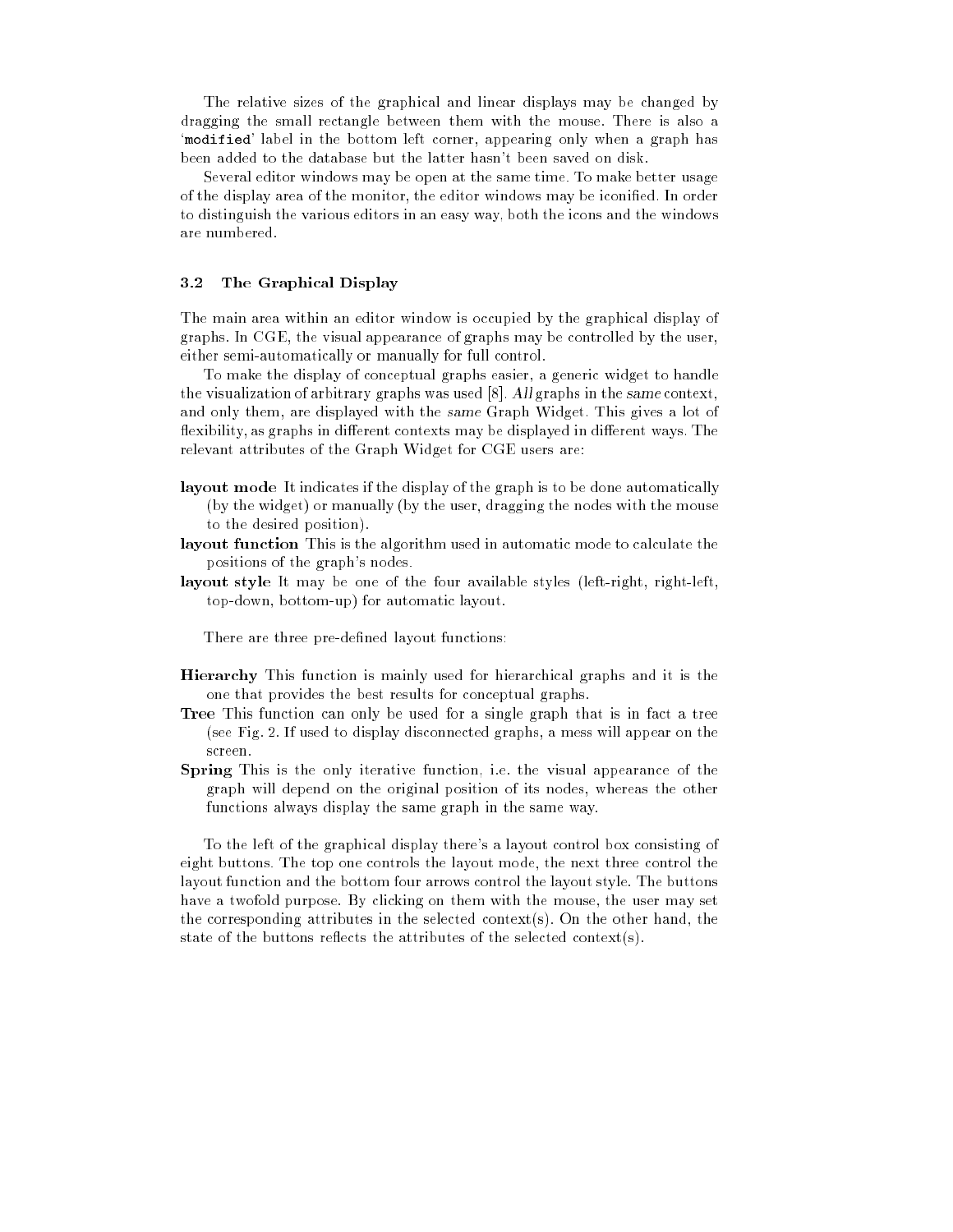

Fig. 2. Tree display

#### 3.3 The Editor Commands

The commands available in CGE may be issued from the keyboard, selecting an entry of a menu, or clicking with the mouse on an icon. Often, there are at least two ways to invoke the same command. Most of the commands use dialog boxes (to interact with the user) and selections (to show the graphs or nodes on which to operate). There are several types of the former (acknowledge dialogs to display error messages, choice dialogs to present a set of options, etc.), taking into account the various needs for user input. Also, two kinds of selections are provided to enable some commands to distinguish their operands (e.g. the insertion operation needs to know the graph to insert and the context in which to insert it). All available commands, except those involving the way graphs are displayed, appear in the following three menus:

- Editor Menu The Editor Menu contains commands that don't belong to the conceptual graph formalism, like loading and saving a graph, change the current graph database, deleting an arbitrary graph, and quitting the editor.
- Graph Menu The commands in this menu operate on whole graphs. They include the canonical formation rules and the propositional rules of inference. Furthermore, there are commands to compute the depth of a graph and to check whether one graph is a generalization, a specialization, or a copy of another graph.
- Node Menu This menu groups all commands that operate only on relations and concepts. They are divided into three groups: the restrict operation from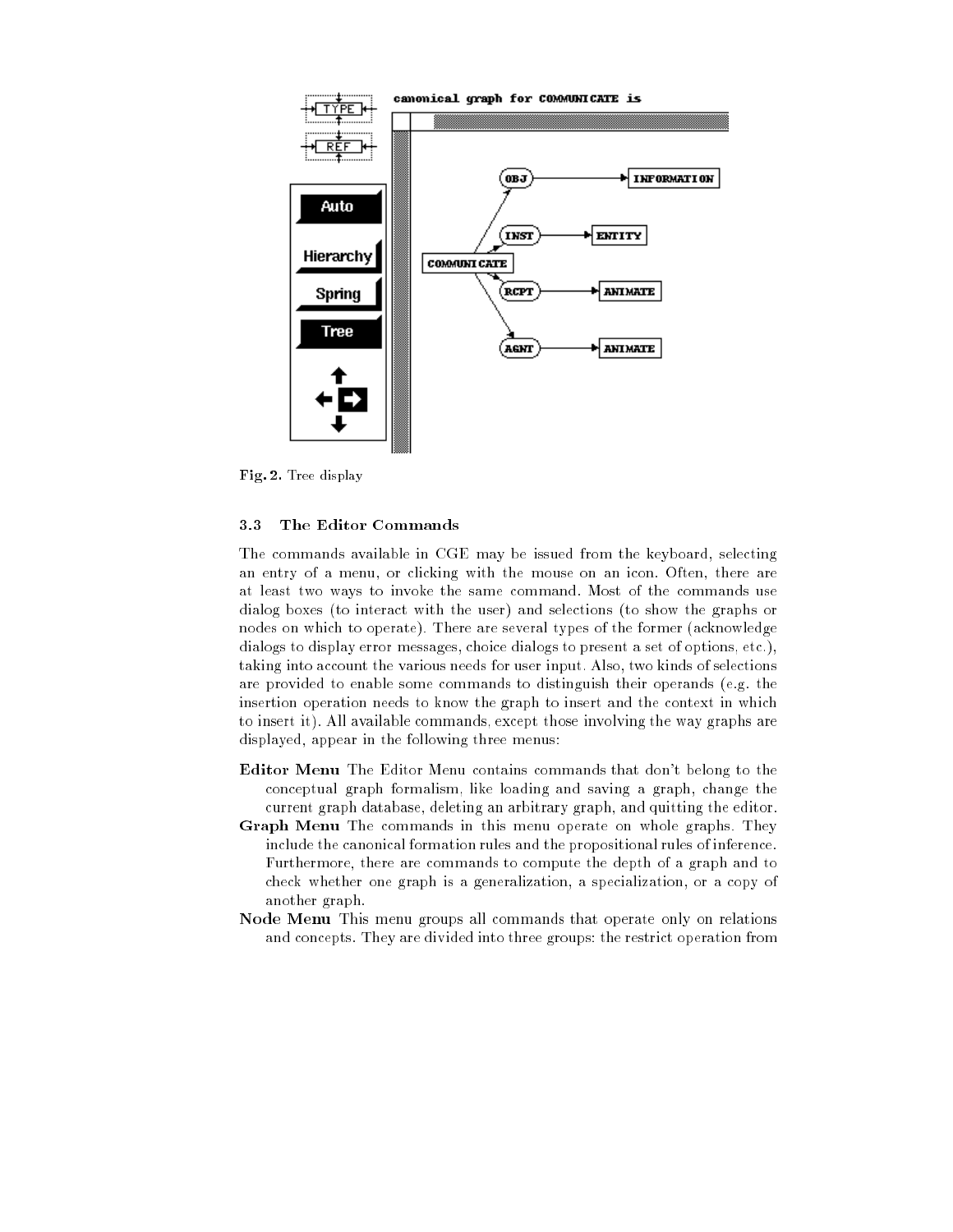the canonical formation rules, type expansions, and referent expansions and contractions.

There isn't an "undo" command, but most of the implemented ones have a counterpart, like drawing vs. erasing a double negation, iteration vs. deiteration, etc. To cancel the effect of any operation, the 'Clear Graph' command is provided, but it should be used only in case of a mistake (e.g. the wrong graphs were joined) as it is not a canonical or propositional rule.

#### $3.4$ Future Work

The Graph Widget needs some recoding before being of practical use for the display of conceptual graphs: the algorithms must take the size of the nodes into account, make better usage of space, and maybe a new one must be developped for nested graphs. Because of these problems and other implementational details the visualization of coreference links wasn't implemented. Some other possible enhancements are:

- Make a type lattice editor/viewer which would provide an easy way to create new types or to select existing ones.
- ${\rm -}$  Show coreference links and enable the user to edit them in a simple way (e.g. by pointing and dragging).
- { Enable the user to choose for each context whether it should be displayed in normal or reduced size, thus improving the effective usage of the available display area.
- $-$  Enable the user to do some things (e.g. lambda abstraction in the type field) in a more graphical way, instead of having to write the corresponding linear notation for it.

#### 4 A Semantic Interpreter

A small semantic interpreter for Portuguese sentences was built using conceptual graphs. The approach taken is similar to the one described in [10]: The lexicon associates a canonical graph to each possible meaning of a word and the interpreter proceeds in a bottom-up way when processing the syntactic tree. For each subtree it obtains a graph and its so-called "head". At the next level, the interpreter will try to join the graphs by matching directly the corresponding heads. As one can see, the only operations the interpreter needs from CGT are the canonical formation rules.

The sentences are parsed with a wide coverage Portuguese syntax description [4] using the XG formalism [7]. In its actual state, the semantic interpreter only covers a tiny subset of that description. On the other hand, it performs some deduction on the database constructed from the input sentences. The interpreter accepts three types of sentences (see the appendix for examples):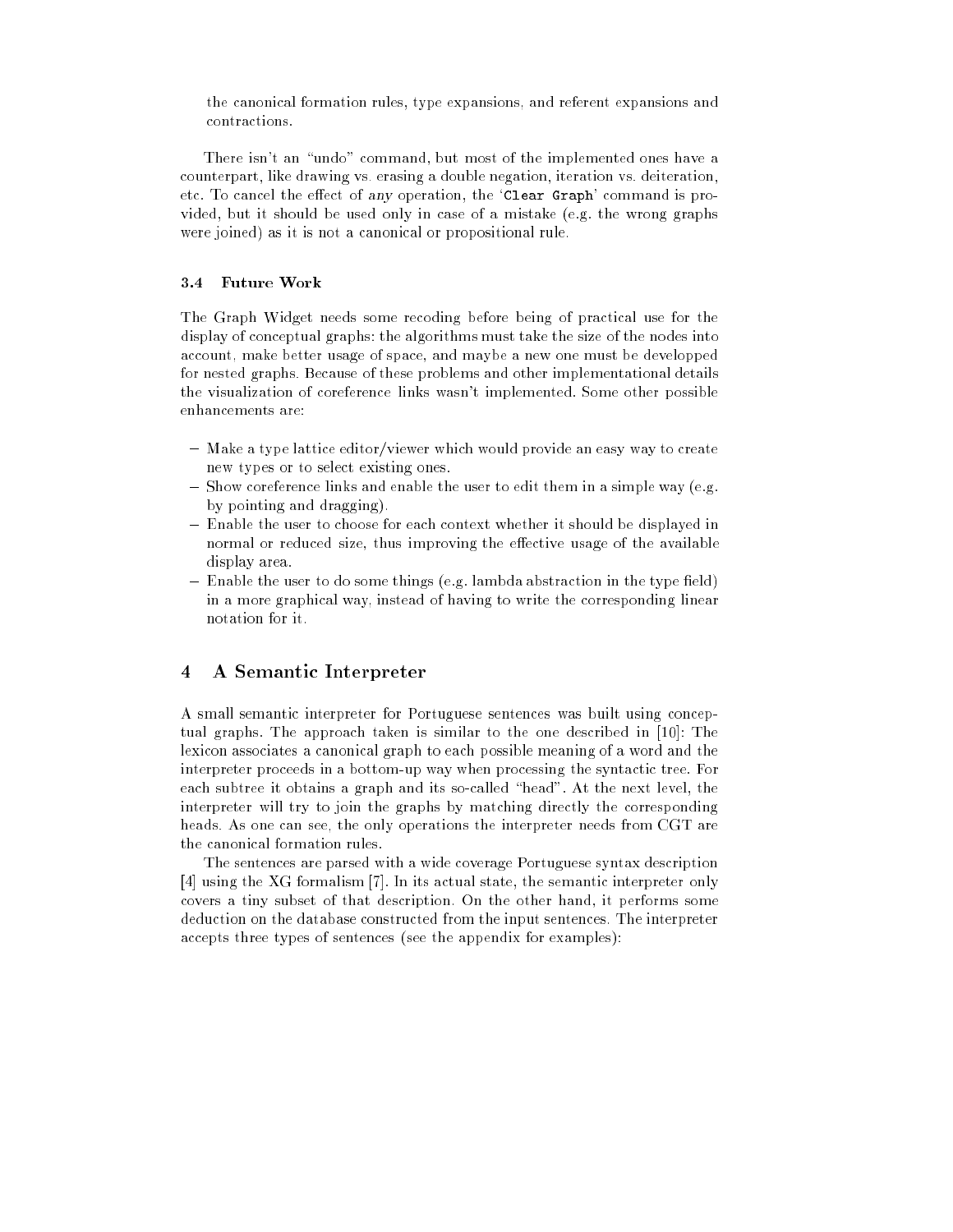Declarative sentences. They denote assertions to be added to the database, stating a simple negative or positive fact (e.g. "The cat doesn't eat.") or a rule of the form "A if B", where A and B are simple facts (e.g. "The cat eats the mouse if it is hungry."). The former are represented by negative or positive contexts, respectively, and the latter uses the `IMP' relation [9, section 4.2].

It must be stressed that there is no anaphora resolution. As a consequence, sentences like "The cat eats the mouse if it doesn't run away." must be rewritten into "The cat eats the mouse if the mouse doesn't run away." and even in this case no coreference link between the two 'MOUSE' concepts will be drawn. Therefore, whenever the individual is not specified the interpreter makes the simplifying assumption that the user is always referring to the same one. In the last section of this paper we provide some ideas to work around this problem.

Deductions upon graphs are made according to the following four rules, where  $G/X$  is a fact represented by a proposition of polarity X containing graph  $G, A$  $\Rightarrow$  B represents the rule "B if A", and  $\leq$  denotes specialization:

|  | $G1/pos$ and $G2/pos \Rightarrow G3/X$ implies $G3/X$ if $G1 < G2$ .         |  |  |
|--|------------------------------------------------------------------------------|--|--|
|  | $G1/neg$ and $G2/neg \Rightarrow G3/X$ implies $G3/X$ if $G2 < G1$ .         |  |  |
|  | $G1/pos$ and $G2/X \Rightarrow G3/neg$ implies $G2/\neg X$ if $G1 < G3$ .    |  |  |
|  | $G1/neg$ and $G2/X \Rightarrow G3/pos$ implies $G2/\neg X$ if $G3 \leq G1$ . |  |  |

The first two rules are modus ponens, the other two implement modus tollens. For example, the third rule states: if the database contains a positive fact A and a rule stating "not C if B", then the fact "not B" will also be in the database if C is a generalization of A.

Whenever a new fact or rule is entered by the user, the interpreter tries to match it with the antecedent and consequent of every rule in order to determine if modus ponens or modus tollens may be applied. This process is recursively applied to every deduced fact. As soon as a fact (deduced or not) is about to be added, the database is searched for a more general one stating the opposite. If such a fact is found, the sentence must be incoherent with the previously stated premisses, forcing the interpreter to issue a message and to retract all the facts asserted during the deduction process.

Interrogative sentences. They may be simple questions (e.g. "What does the cat eat?") or of the form "A if B" stating hypotheses (e.g. "Does the mouse die if the cat eats?"). The graph representing the question will have the same form as for a declarative sentence, whereby wh-pronouns are simply dropped or substituted by generic concepts.

In the case of a simple question, looking for an answer consists in searching the database for a specialization of the graph representing the question. In the other case ("A if B"), the hypothesis B is temporarily put as a normal assertion in the database (i.e. it is tested for coherence with the known facts and all possible deductions are performed) and then A is treated like a simple question.

Imperative sentences. They are interpreted as instructions to the interpreter. In its actual version, commands consist of a single verb in the imperative form, e.g.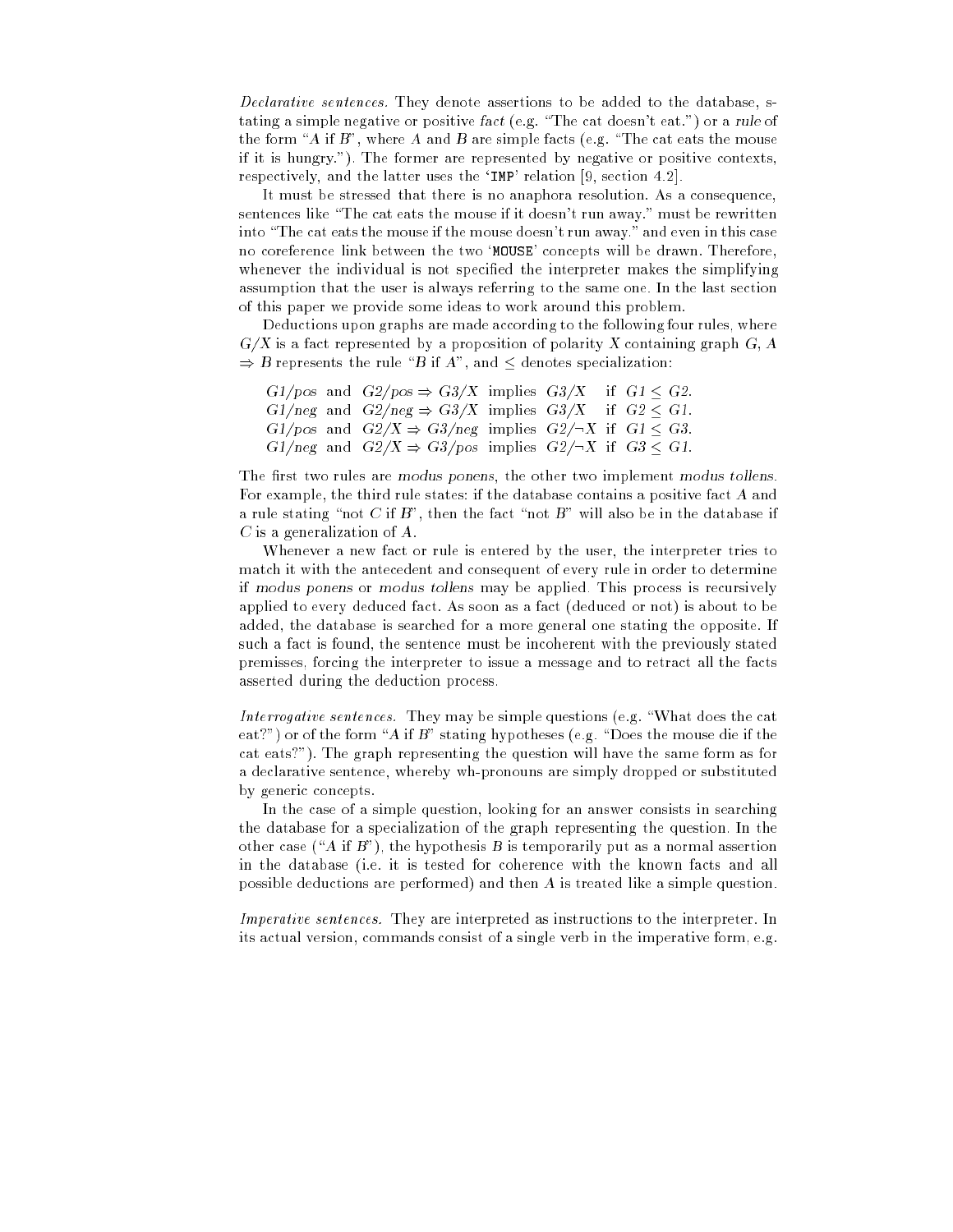"stop!". The graph representing the command must be known to the interpreter, i.e. the program searches its internal command list for an exact copy of the graph.

Only three different commands are known in this version: "mostra!" (show), "apaga!" (erase), "para!" (stop). The first shows one by one on demand the current facts in the database, the second clears the database, and the third is used to quit the interpreter.

Some other aspects of the interpretation process are:

- $-$  The backtracking facility of Prolog is used to find alternative syntactic and semantic representations for the sentences and multiple answers for the questions.
- { Fillmore's order of preference (agent, instrument, object) is used to join the verb and subject graphs.
- Relative clauses are translated into abstractions of the type corresponding to the noun they modify, like in [10] (an example is given in the appendix).
- $-$  Verb arguments and modifiers are distinguished in that the former restrict the concepts of the verb graph while the latter join new graphs, namely those of the modifiers. This means that the graph for the verb must already make provision for all possible arguments. Furthermore, the interpreter prevents arguments and modiers from having the same semantic role.

Last, but not least, the interpreter can be used with or without CGE, the difference being how user input and program output is handled. In the former case, the CGE window is used to show the graphs, while dialog windows handle the user's input sentences. In the latter case, the linear notation and Prolog's basic I/O facilities are used.

The current state of the interpreter is not completely satisfactory as far as speed and flexibility are concerned. The coverage can also be much improved, but that wasn't the purpose of this application. The lack of speed is mainly due to the complexity of graph operations and to the constant copying of the intermediate graphs during the process to make backtracking possible. To increase flexibility and semantic coverage the interpreter could use schemata and the supertypes' canonical graphs.

#### 5 Conclusions and Future Perspectives

As far as we know, GET is the first collection of tools to work easily with conceptual graphs (CG) in a logic programming environment with a graphical interface based on X-Windows. It is quite easy to build new types and relations with their associated background knowledge, especially using the CG Editor. The knowledge databases constructed in this manner could then be incorporated into other programs which would call the predicates provided by the CG Tools.

There were several advantages in using Prolog, in particular X-Prolog: an easy access to the X Toolkit C functions was possible, thus enabling the existence of a graphical editor; a linear notation parser and generator could be quickly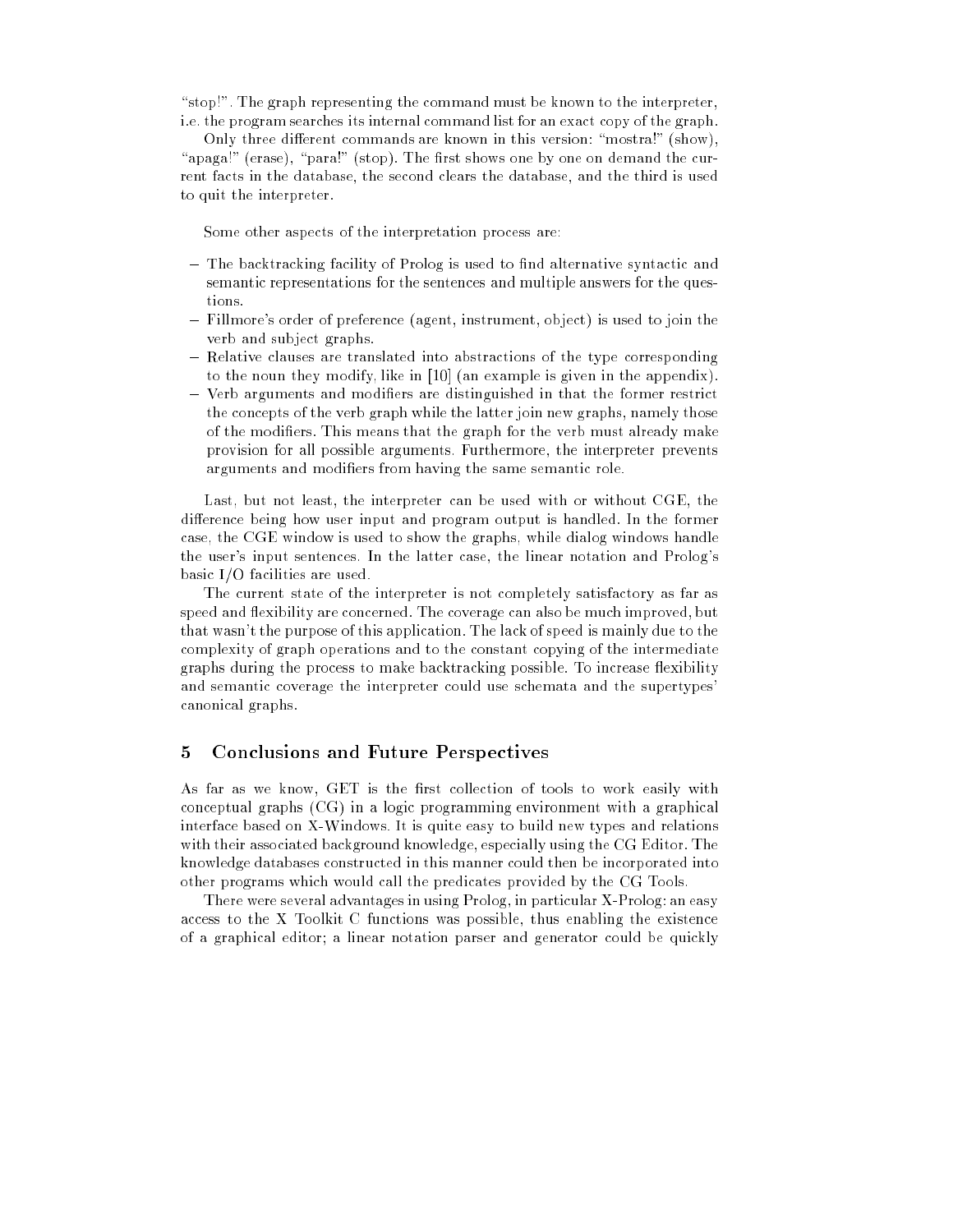built with a partially bidirectional DCG; and finally, the existing Portuguese extraposition grammar could be directly used for a toy semantic interpreter.

Unfortunately, X-Prolog is no longer supported. As such, we intend to port the Editor to APPEAL, an X-Windows based programming environment for SICStus Prolog. APPEAL also integrates the Widget Description Language and has the advantage of being supported by a company.

The main disadvantage of using Prolog is poor efficiency. The operations on conceptual graphs are extremely complex, mainly because of contexts (enabling the nesting of graphs) and coreference links (connecting nodes over arbitrary contexts), and the used data structures must be quite dynamic.

As far as it concerns the formalism itself, our overall feeling is that the conceptual structures' main source of expressiveness is also their main source of problems and fuzziness, namely the referents and coreference links. Therefore, some options had to be taken concerning some less clear points, others were deliberately postponed until the CG researching community agrees on them.

Nevertheless, the semantic interpreter showed that the mapping between natural language sentences and conceptual graphs is relatively straightforward. But there are problems such as anaphora resolution that require theoretically backgrounded treatment that we cannot find within the conceptual structures theory. Discourse Representation Theory [2] is the formalism we have chosen at the AI Centre (CRIA) of UNINOVA for handling some of those problems raised by text understanding or intentional participation in conversations by computers [3]. To concile the best of two worlds we envisage a Discourse Representation Structures (DRS) processor, as it already exists at CRIA, with anaphora resolution [5], etc., whereby the graphical visualization can be achieved using conceptual structures which are undoubtebly superior for expressing DRS conditions. The DRS—CG mapping could turn out to be easier than expected, as both formalisms have

#### Acknowledgements

We would like to thank Irene Rodrigues for many fruitful discussions, Salvador Abreu for providing X-Prolog and Paulo Quaresma for providing his Graph Widget, both of which made CGE possible, and Claudia Ventura and Sabine Grüninger for reviewing this document.

#### Appendix: An Example Session

The following is an excerpt of an actual session with the semantic interpreter without using CGE as the visual graph notation would take too much space. The examples illustrate mainly deduction and question answering. User input begins with  $\cdot$  : ' and  $\cdot$  ' stands for  $\cdot$ (NEG)->'.

|: o gato joao come o rato se o rato nao fugir. (If the mouse doesn't run away, John the cat will eat it.)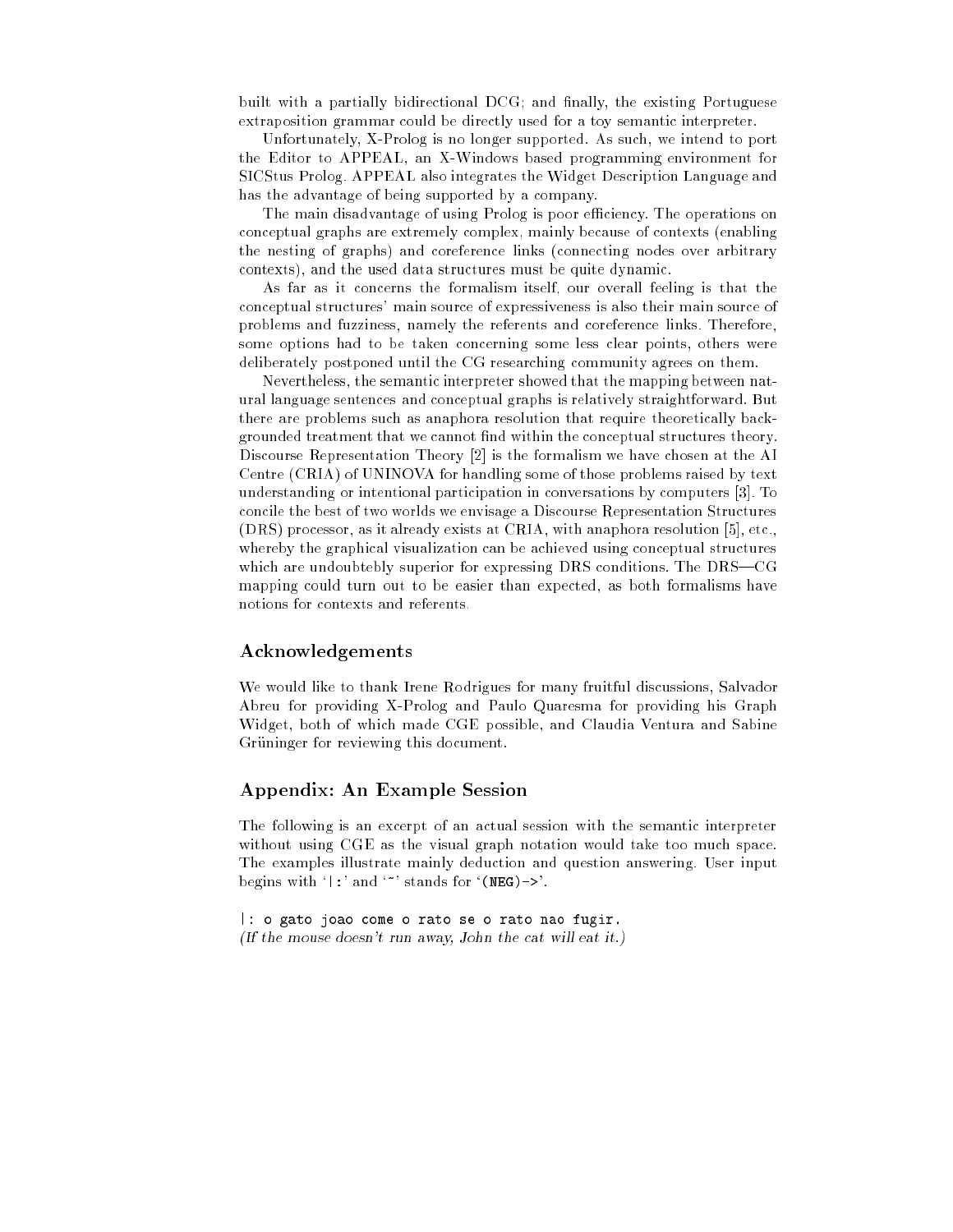```
Syntactic analysis done! Semantic analysis done!
[PROPOSITION:
    [ESCAPE] -
        (AGNT) -> [MOUSE: #]
        (SRCE) -> [ENTITY]1 -] -
    (IMP) -> [PROPOSITION:
        [EAT] -(AGNT) -> [CAT] -> (MAME) -> ['Jo<sup>~</sup>ao''](OBJ) -> [MOUSE: #]
    ]
    (NEG).
Another interpretation? (y/n) |: n
|: um rato nao foge se o rato come queijo.
(If a mouse is eating cheese, it won't run away.)
Syntactic analysis done! Semantic analysis done!
~[PROPOSITION:
    [ESCAPE] -
        (AGNT) -> [MOUSE](SRCE) -> [ENTITY]
] <- (IMP) <- [PROPOSITION:
    [EAT] -
        (AGNT) -> [MOUSE: #]
        (OBJ) -> [CHEESE]].
Another interpretation? (y/n) |: n
|: quem come o rato se o rato comer queijo branco?
(Who eats the mouse if it eats white cheese?)
Syntactic analysis done! Semantic analysis done!
[PROPOSITION:
    [EAT] -
        (AGNT) -> [MOUSE: #]
        (OBJ) -> [CHEESE] -> (ATTR) -> [WHITE]] -> (IMP) -> [PROPOSITION:
    [EAT] -
        (AGNT) -> [ANIMATE]
        (OBJ) -> [MOUSE: #]].
Another interpretation? (y/n) |: n
[PROPOSITION:
    [EAT] -
        (AGNT) -> [CAT] -> (MAME) -> ['Joao"]
        (OBJ) -> [MOUSE: #]
```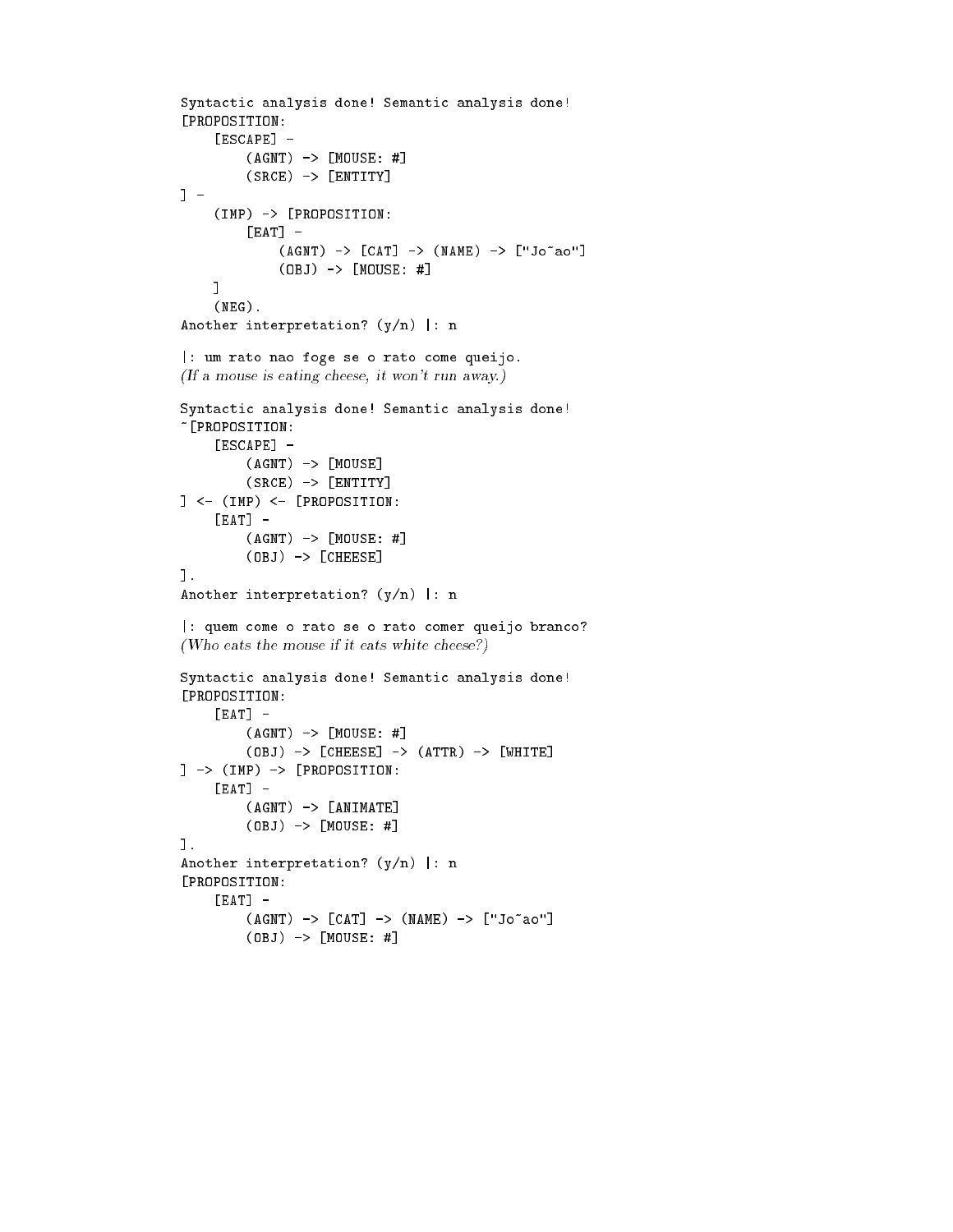```
].
Another answer? (y/n) |: y
I do not know.
|: os gatos que comem queijo nao comem ratos.
(Cats that eat cheese don't eat mice.)
Syntactic analysis done! Semantic analysis done!
~[PROPOSITION:
    [EAT] -
         (AGNT) -> [\hat{CAT}: *b = *a];[PROPOSITION:
             [EAT] -
                 (AGNT) \rightarrow [CAT: *b](OBJ) -> [CHEESE]]]
         (OBJ) -> [MOUSE]].
Another interpretation? (y/n) |: y
Sorry...
|: para!
(Stop!)
Syntactic analysis done! Semantic analysis done!
[PROPOSITION:
    [STOP] \rightarrow (AGNT) \rightarrow [ANTMATE]].
Another interpretation? (y/n) |: n
Bye!
yes
|?-
```
#### References

- 1. Salvador Pinto Abreu. ALPES X-Prolog Programming Manual. Centro de Intelig^encia Articial, UNINOVA, 1989.
- 2. Hans Kamp and Uwe Reyle. From Discourse to Logic: An Introduction to Modeltheoretic Semantics of Natural Language, Formal Logic and Discourse Representation Theory, volume I. Kluwer, Dordrecht, 1991.
- 3. Jose Gabriel Lopes. Architecture for intentional participation of natural language interfaces in conversations. In C. Brown and G. Koch, editors, Natural Language Understanding and Logic Programming III. Elsevier Science Publishers, 1991.
- 4. José Gabriel Lopes and Irene Pimenta Rodrigues. Descrição parcial da sintaxe do Português. Technical report, CRIA/UNINOVA, June 1990.
- 5. Jose Gabriel Lopes and Irene Pimenta Rodrigues. Reasoning in resolution of temporal anaphores. Technical Note NT-1/91-CIUNL, Centro de Informatica da UNL, January 1991.